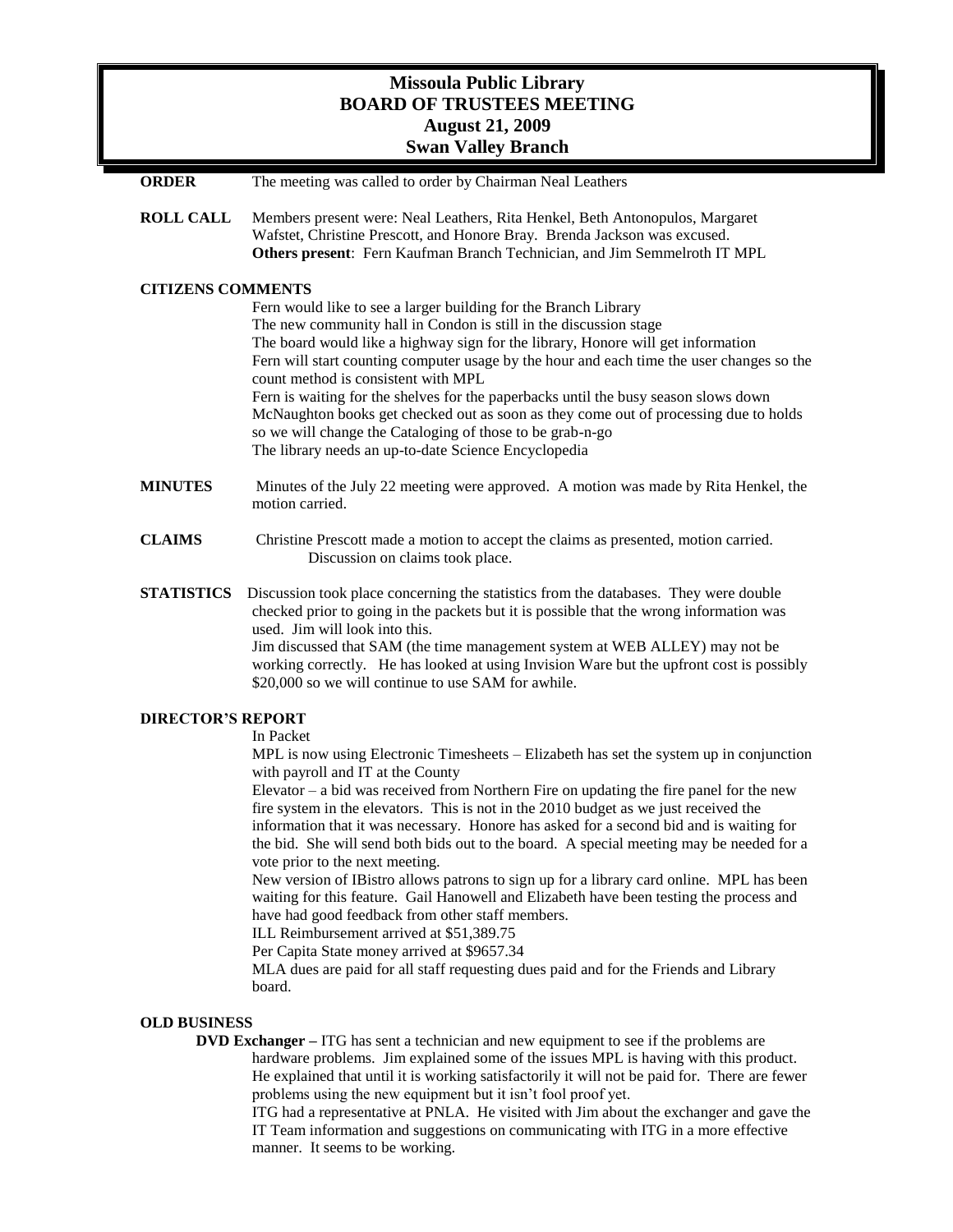**Long Range Plan Discussion –** This has been a long process and will continue for the next month

- **Pilot Projects** is working well. Jim Semmelroth worked with Jason from OCLC to get things going and it has been working smoothly.
- **Water Rights** A letter was received from DNRC stating that the variance would take another two months but they didn't see any problems at this time. A flow meter will need to be added to the circulation system to monitor the flow and volume of the water once DNRC grants the variance. The flow meter bid has been received from Johnson Controls and it \$3840.00 which is not in the budget. Honore will look into the bond of the person who previously prepared the materials for DNRC. It may be possible that he was bonded and his bond would pay these expenses.
- **New Kids Checkout –** Jim has installed the checkout in kids and it is working very well. Parents are happy to have the convenience. ID Recall spent two days at MPL when they delivered the new Checkout and upgraded equipment in the other three stations. The upgrade was at no cost beyond the maintenance contract.
- **PNLA –** Christine Prescott and Beth Antonopulos attended the conference along with many staff members from MPL. Copyright and licensing were the topics for the pre-conference. Dr. Lipinski gave many suggestions. MPL was correct in returning the Film Festival DVD collection back to the Film Festival office.

MPL Policy manual needs to be looked through again to identify places that could be a problem. Bulletin Board Policy could be one area of concern. Discrimination and creating a limited public forum are issues to look at.

The creation of a social networking policy is important. The library board is responsible for policy. Staff is always asked for input but they are not responsible for the creation and passage of policy.

Board Training on creating a Limited Public Forum is needed.

### **Other Old Business**

Branch at Clinton – Margaret has been working in the Clinton Community to find a way to offer public library services. The school does not appear to be interested. Margaret feels the Women's Club and Community Centers are other venues that may be a possibility. Honore will contact the Women's Club and see if it is possible to attend the meeting in September. It may be possible to create a virtual library through the Women's Club. Other possibilities are placing a book drop in Clinton and providing wireless service for the community.

#### **NEW BUSINESS**

.

**New Hires –** Two circulation assistants and four pages have been hired. Heather Tone will be giving up her MPL hours and keeping the Frenchtown hours. She has a teaching job at the University. A 16 hour assistant has been hired to fill Heather's position. A 16 hour assistant was just vacated this week and the next person on the list from the last recruitment will be contacted by HR.

**Policy Review** – Age limit of child w/o parents will be tabled until September Unattended Adults in the Children's Department needs to be reconsidered Page 49 of the policy manual – Meeting Room Agreement will be changed as follows; B. An admission or registration fee may not be charged at any meeting. *Sales of goods and services are prohibited, but* donations may be accepted to recover meeting materials costs. (Remove the italics – bold statement)